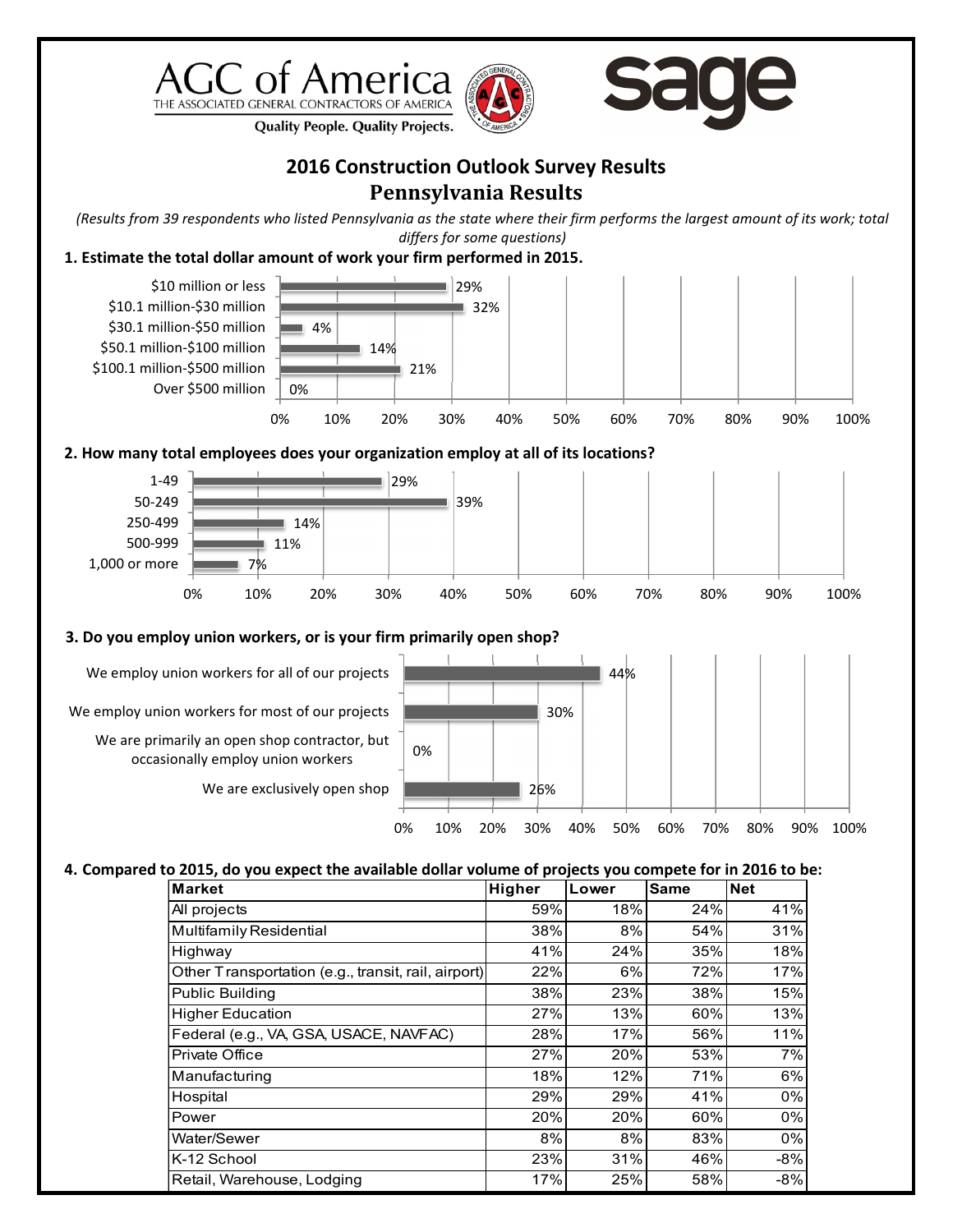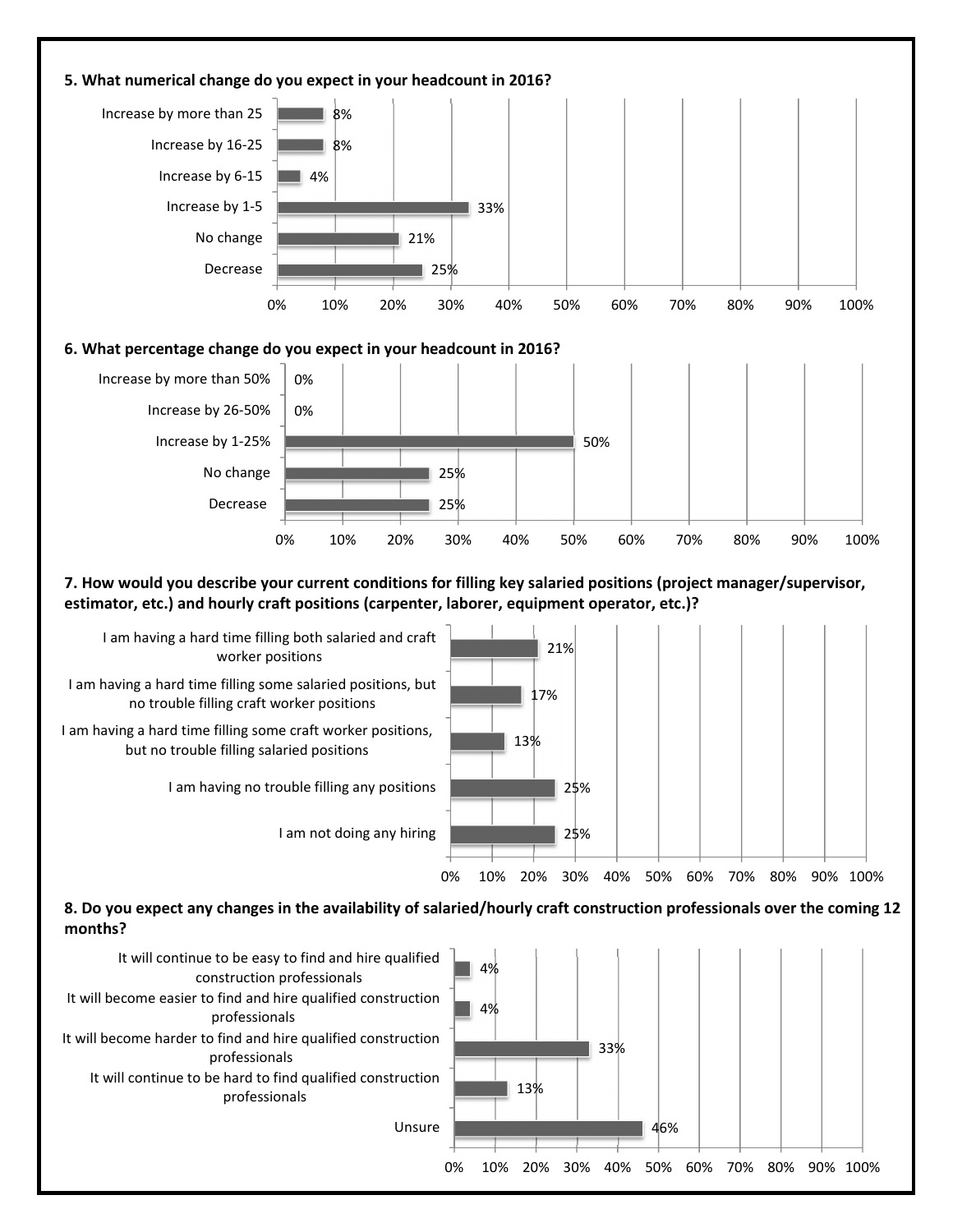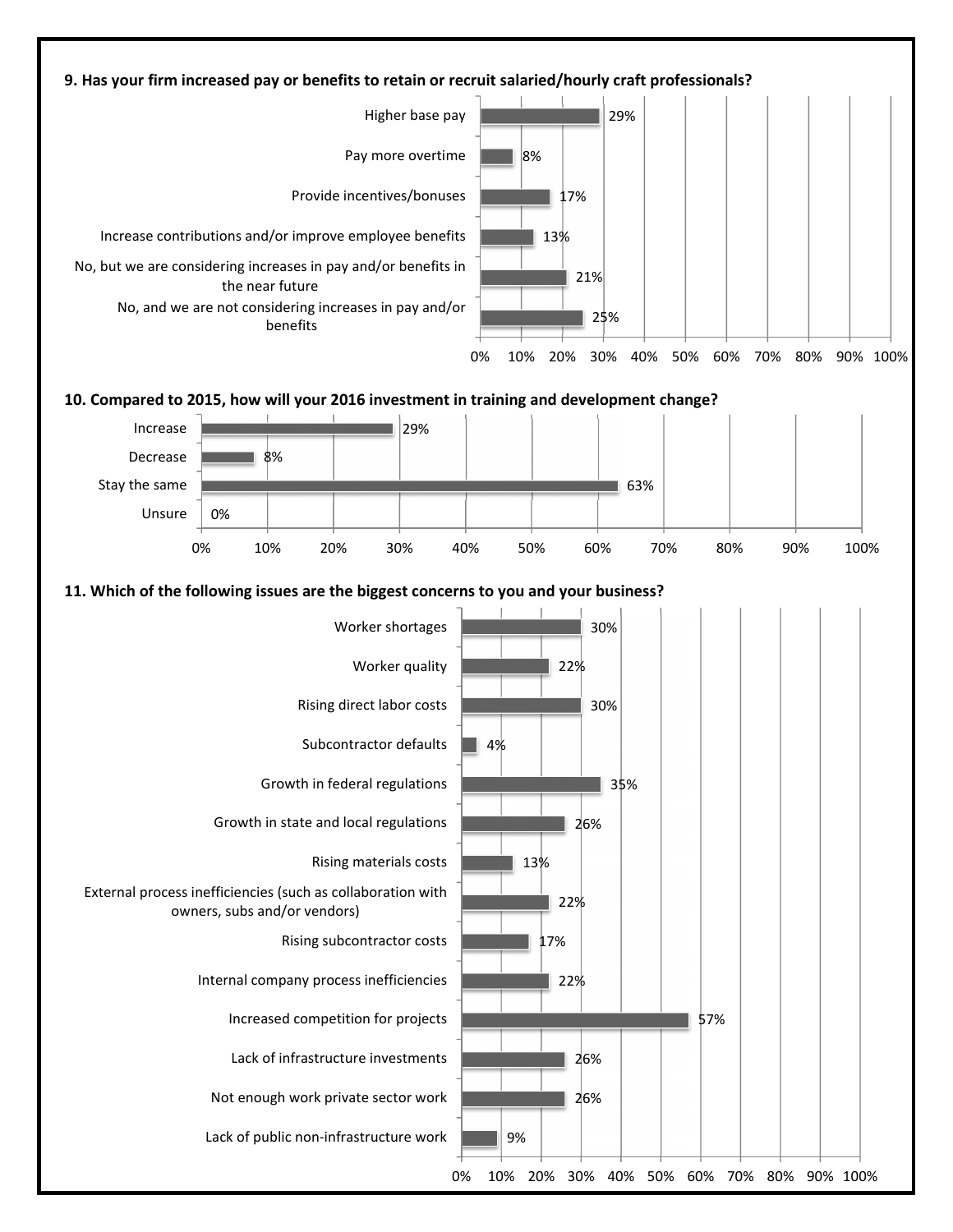

**15. Did the cost of providing health care insurance for your employees increase or decrease in 2015?** 

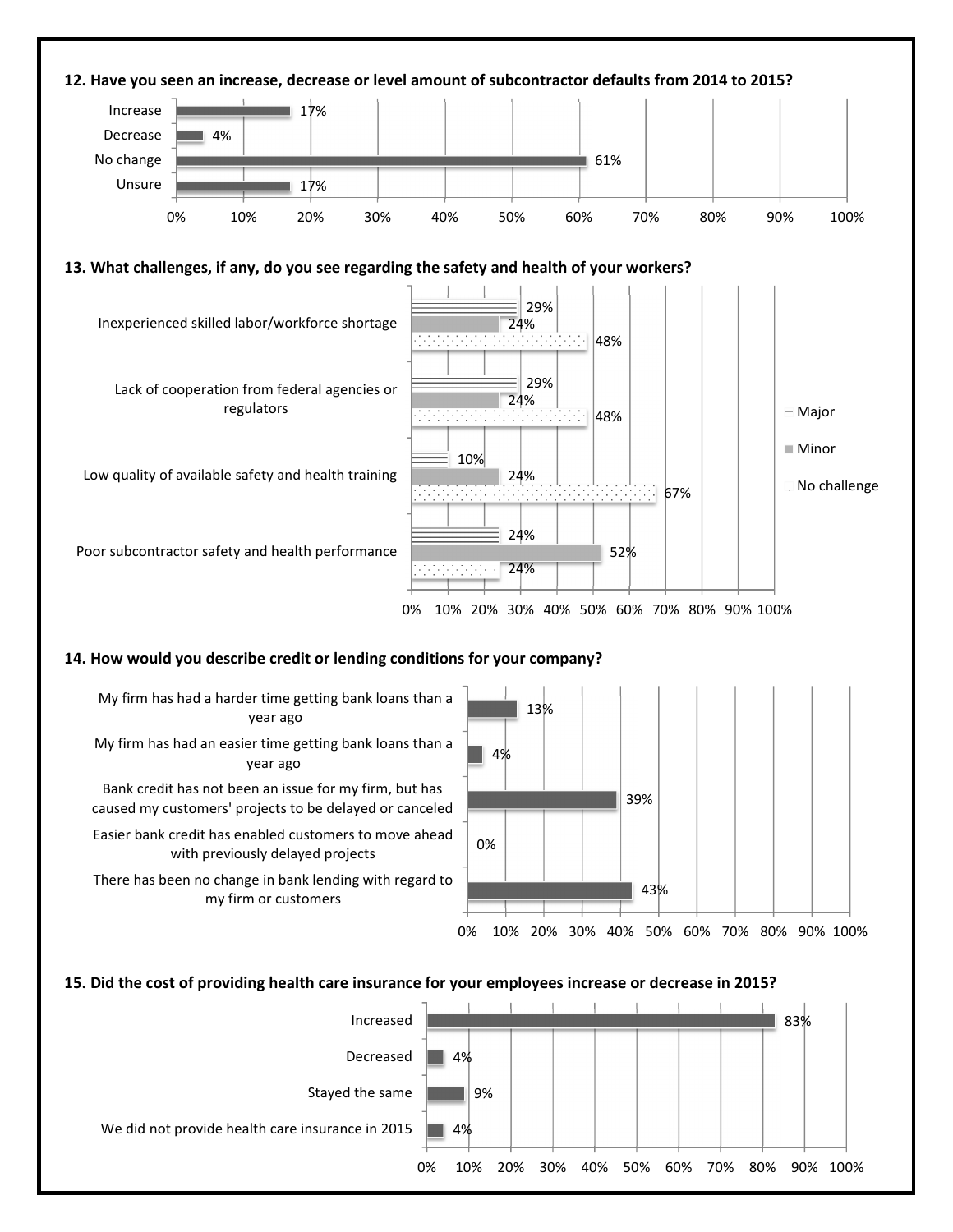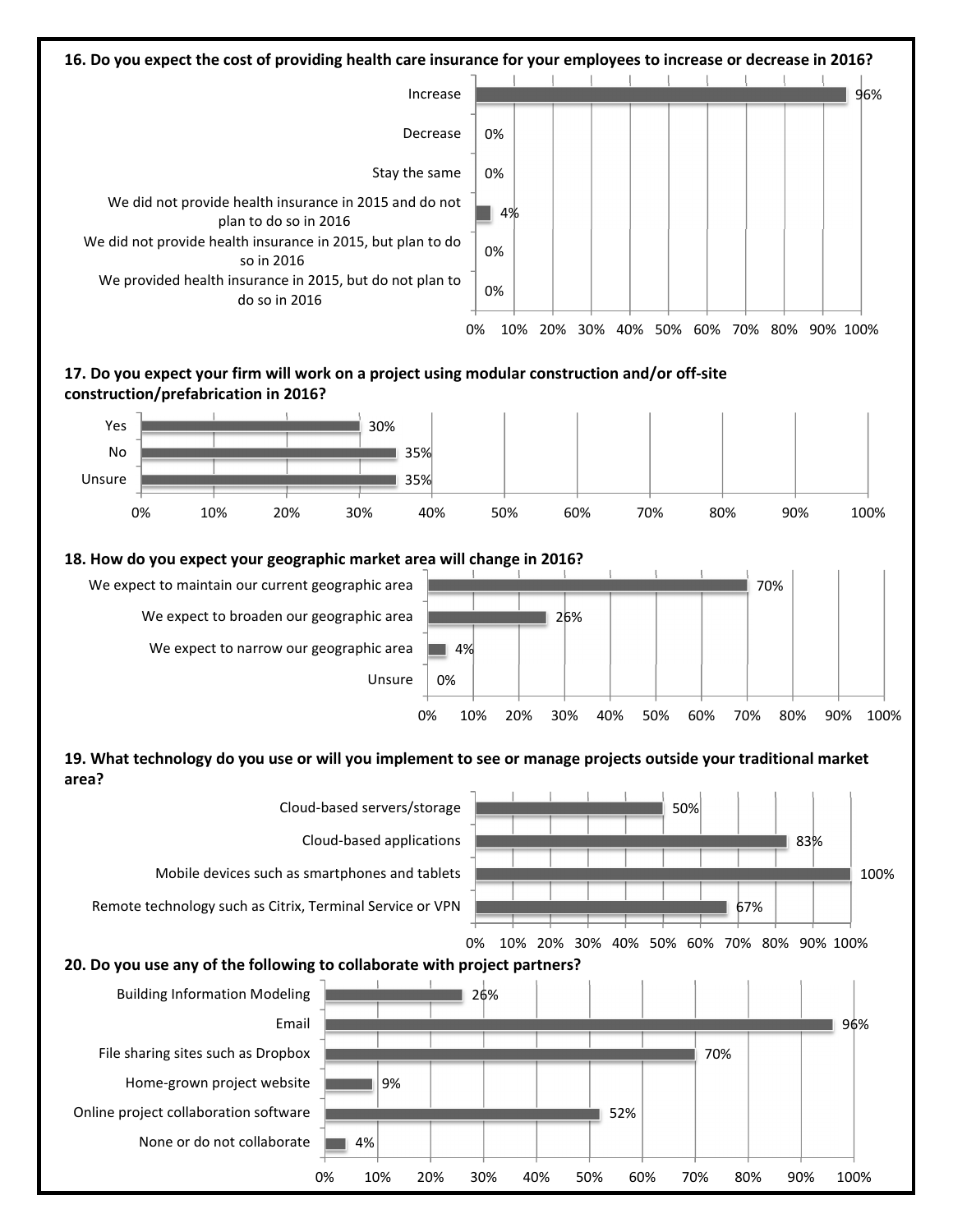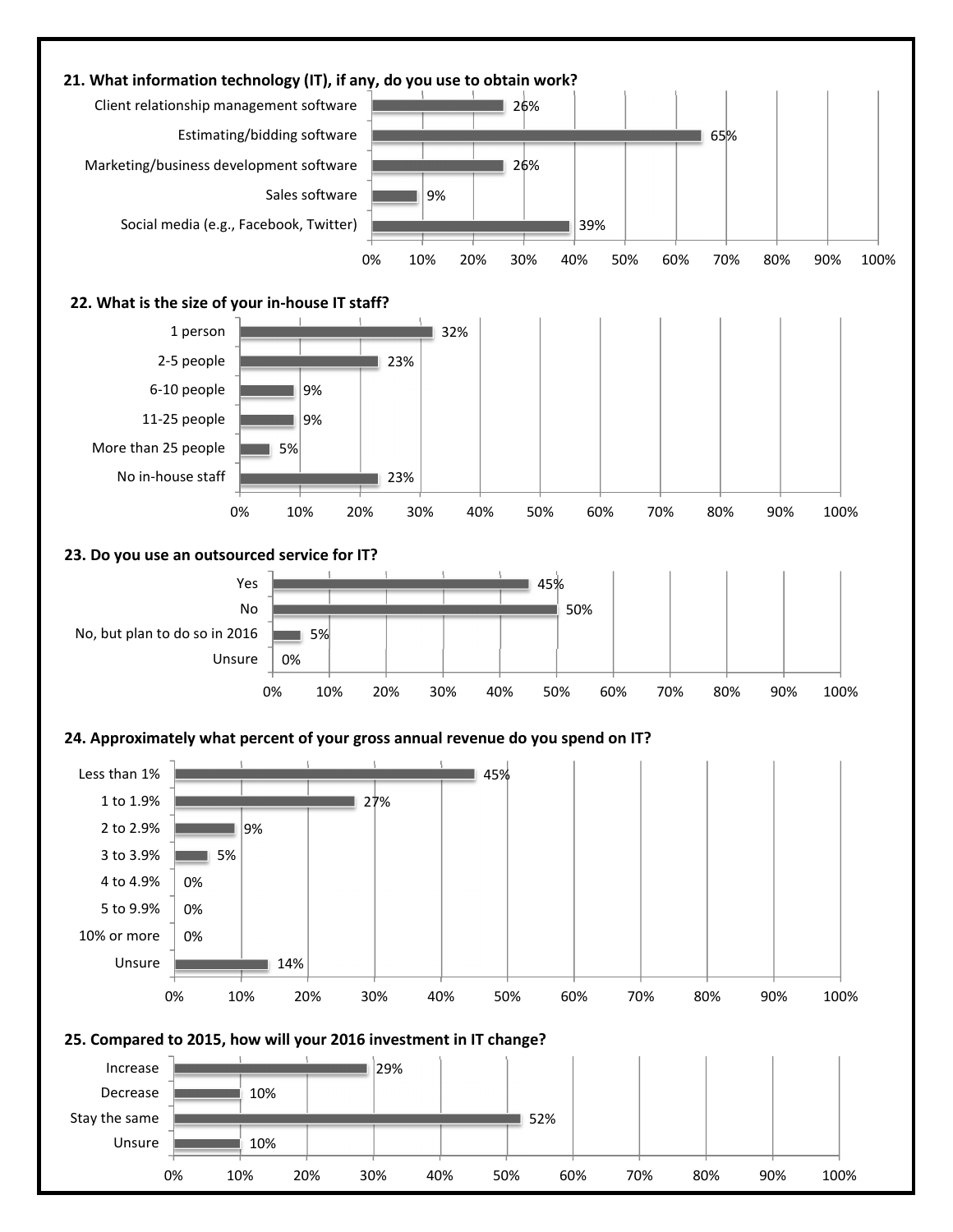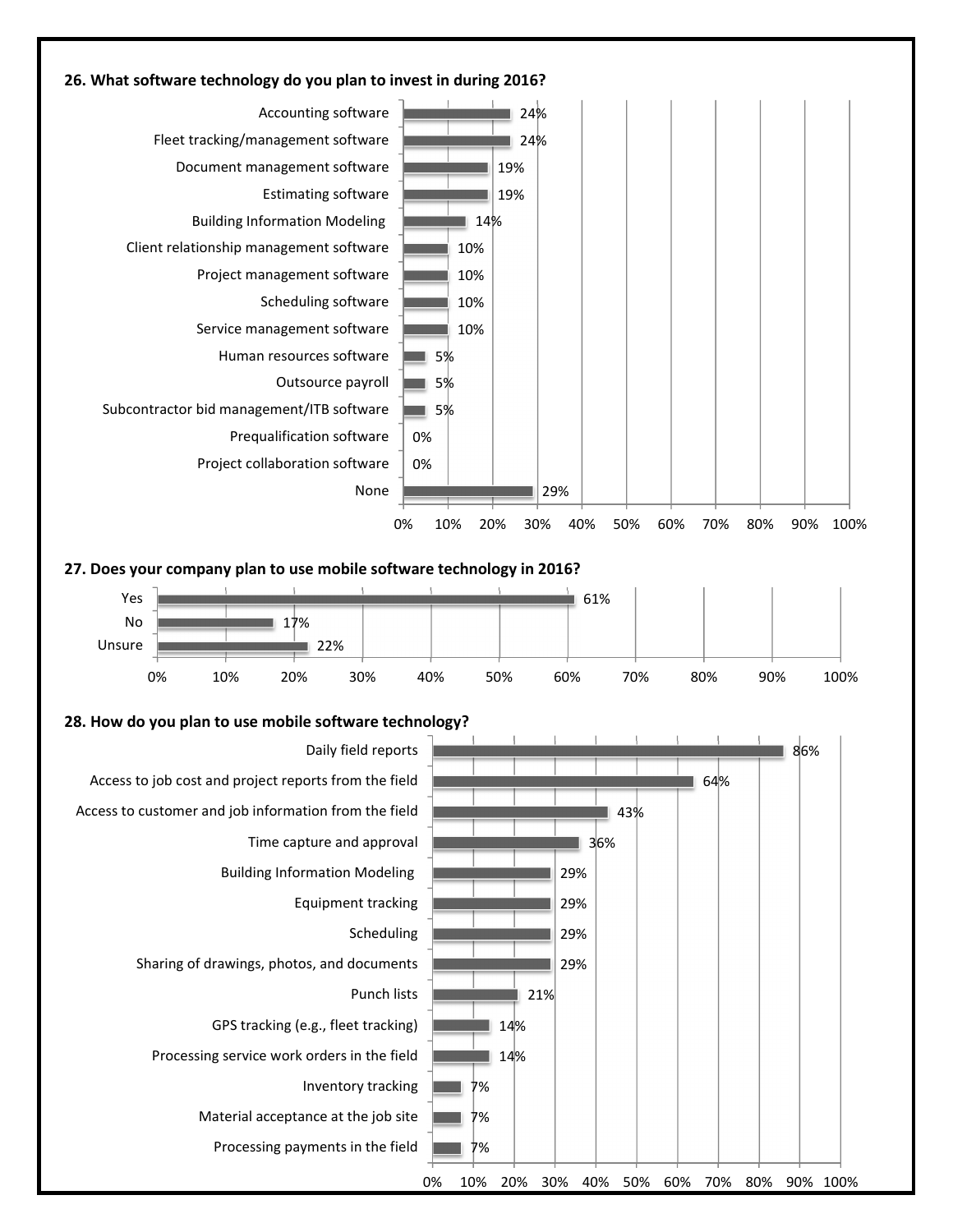